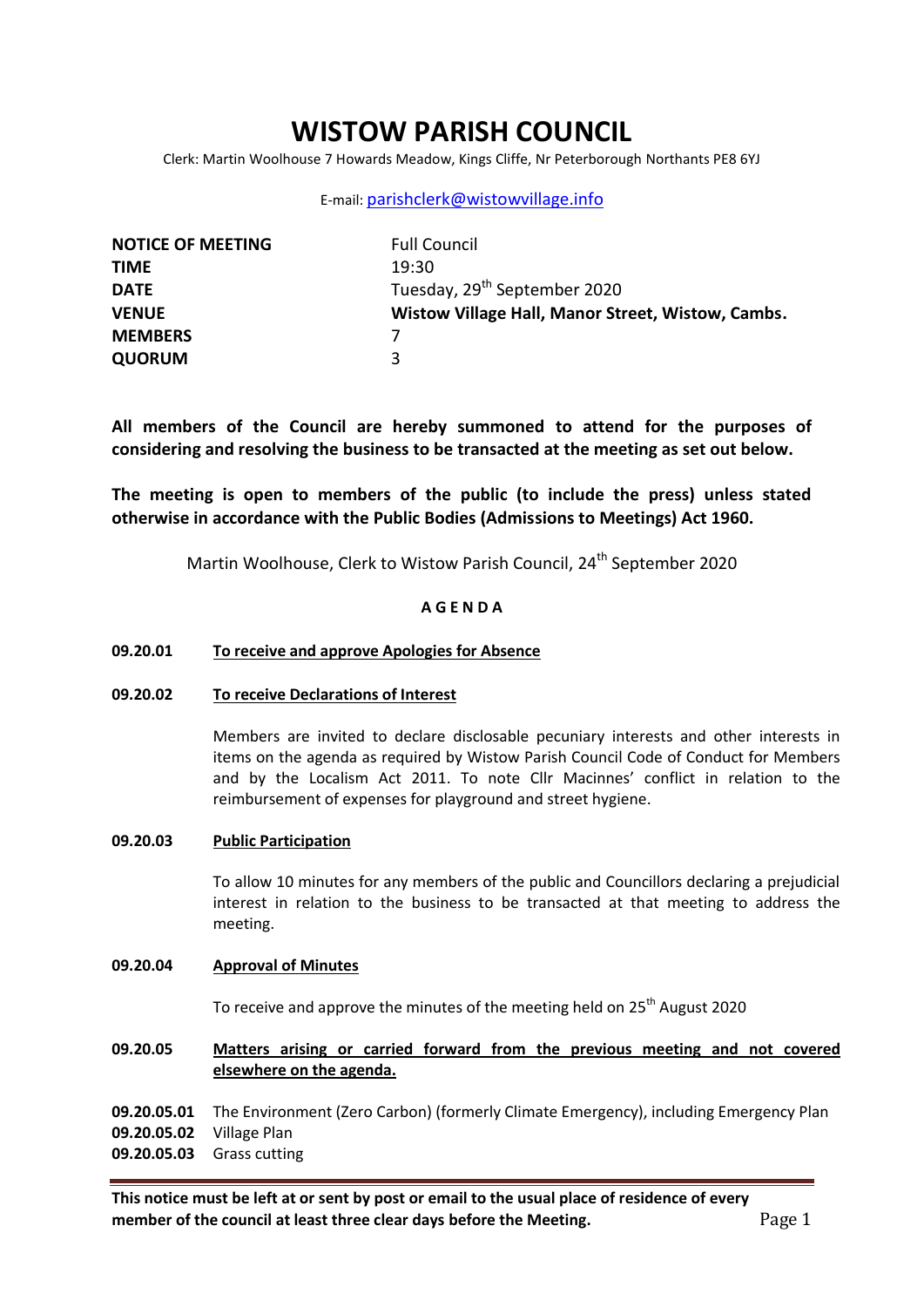- **09.20.05.04** Street Lighting
- **09.20.05.04** Litter Pick
- **09.20.05.06** Surfacing dressing and street sign
- **09.20.05.07** Cambs CC Winter gritting scheme (previously circulated)
- **09.20.06 County and District Councillor reports**

To receive reports from Cambridgeshire CC and Huntingdonshire DC councillors

- **09.20.07 Notification of planning items.**
- **09.20.07.01 Planning White Paper Consultation**

To consider the recently published consultation. (Copy within meeting files)

## **09.20.07.02 Land and buildings NE of Manor Farm Cottage Appln. 20/01696/S73**

To consider changes to the plans to create a third bedroom within existing building

#### **09.20.98 Finance**

| <b>Date</b> | <b>Ref</b> | Payee               | <b>Description</b>                    | Amount £        |
|-------------|------------|---------------------|---------------------------------------|-----------------|
|             | No.        |                     |                                       |                 |
| 29/09/2020  | 001        | Cambs. CC           | Street lighting 2019/20               | 261.98          |
| 29/09/2020  | 002        | Came and Co         | Annual insurance premium              | 1145.03         |
| 29/09/2020  | 003        | Zen Internet        | Annual fee                            | 83.84           |
| 29/09/2020  | 004        | <b>NOT USED</b>     | <b>NOT USED</b>                       | <b>NOT USED</b> |
| 29/09/2020  | 005        | <b>LGS Services</b> | Internal audit fee                    | 90.00           |
| 29/09/2020  | 006        | Mr M Woolhouse      | Zoom monthly fee, sundry expenses and | 60.35           |
|             |            |                     | Avast internet protection             |                 |
| 29/09/2020  | 007        | Mr M Woolhouse      | Net salary September 2020             | 260.00          |
| 29/09/2020  | 008        | Mr G Macinnes       | Reimbursement of expenses             | 168.32          |
| 29/09/2020  | 009        | <b>HMRC</b>         | PAYE re Mr M Woolhouse Q2             | 195.00          |

**09.20.09.01** To approve accounts for payment: 29<sup>th</sup> September 2020

**09.20.09.02** To note the Income and Expenditure Account for September 2020 (meeting files).

**09.20.09.03** To note the bank reconciliation September 2020 (meeting files).

**09.20.09.04** To note the bank balances in the current and deposit accounts. (meeting files)

**09.20.09.05** To note the current position on the opening of bank accounts with MetroBank

**09.20.09 Traffic, Highways & Road Safety**

**09.20.09.01** Save as referred to below or in correspondence circulated nothing to report this month

**09.20.09.02** The Bridge, Bridge Street – traffic calming measures